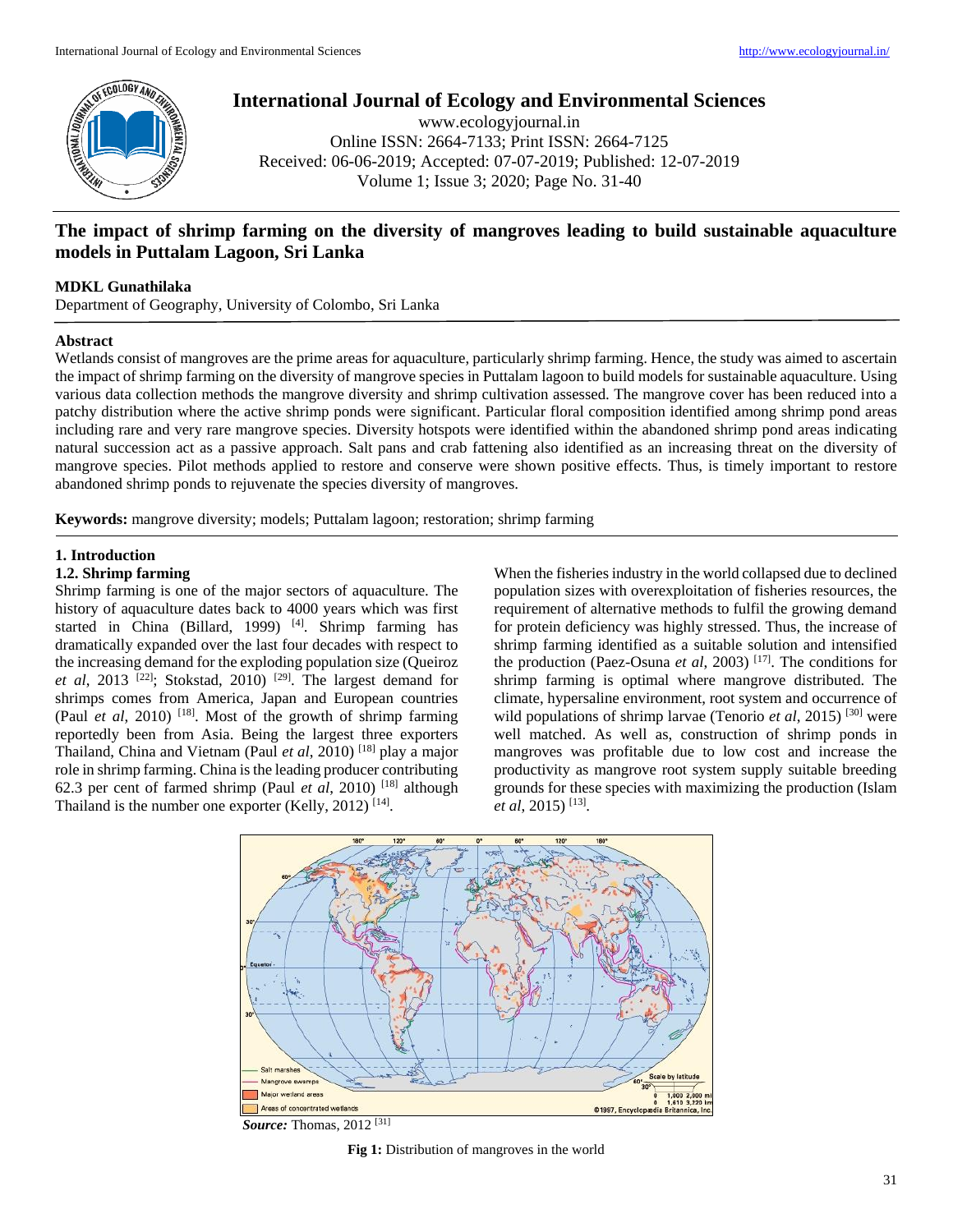### **1.2. Mangroves**

Mangroves are distributed within tropical and sub-tropical coastal areas (Fig1) where the developing and less-developed countries are located. People in these countries look shrimp farming as a worthy source of income which stimulates income and support food security while alleviating the poverty of the poor (Queiroz *et al*, 2013 [22] ; Tenorio *et al*, 2015) [30] . The political and economic support from both private and public sector at the beginning of the 1970s stimulated shrimp farming.

As a result, the transform of mangrove forests into shrimp farms was intensified particularly in Asia, Africa and Latin America. While a gigantic jump was occurring in the shrimp farming, the heavy loss of mangrove forest coverage was distinguished. Among the various environmental problems occurred due to shrimp farming (Fig2) the richness of mangrove forests has declined. According to the Millennium Ecosystem Assessment in 2005 [15] , more than 35 per cent of densely grown mangrove forests have disappeared within the last two decades.



**Fig 2:** Various environmental problems associated with shrimp farming

In 2015 it was estimated that approximately 1.5 million hectares of global mangrove forests have been converted to shrimp farms (Tenorio *et al*, 2015) [30] . This rapid and huge loss of mangroves toll on the ecosystem services produced by once well-grown mangrove forests. The evidence from various published literature shows the rapid decline of mangrove forests due to extensive shrimp farming. Queiroz  $(2014)$ <sup>[21]</sup> in his study showed the rapid disappearance of mangrove vegetation in relation to the increase in shrimp farms along the Jaguaribe River estuary in Brazil. The satellite images (Fig3) demonstrates the spatial distribution of vegetation changes detected along the Jaguaribe River, since 1988. Mangrove vegetation at the proximity of the Gulf of Fonseca in Honduras is another example of rapid loss of mangroves as a consequence of intensified shrimp farming. The Landsat images(Fig4)

In 1987 and 1999 clearly shows the expansion of shrimp ponds and declined extent of mangrove vegetation while the image captured in 2011 shows the degraded mangrove wetlands due to the drained shrimp ponds in Honduras and Nicaragua (Earth Observatory, 2018). The literary evidence also shows that tiny shrimp can cause big change due to its direct economic value. However, the impact of this big change is invaluable as mangroves provide various indirect intrinsic values and ecosystem services; provisional, regulation and recreation services. When comparing both the direct and indirect environmental services and ecological functions (Fig5) of intact mangrove ecosystems, usually underestimated when allocating land for coastal shrimp farming (Arquitt and Johnstone, 2008<sup>[2]</sup>; Dewalt *et al.*, 1996<sup>[8]</sup>; Hai and Yakupitiyage, 2005<sup>[12]</sup>; Sousa *et al.*, 2006)<sup>[27]</sup>.



Source: Queiroz, 2014<sup>[21]</sup>

**Fig 3:** The spatial distribution of vegetation changes detected along the Jaguaribe River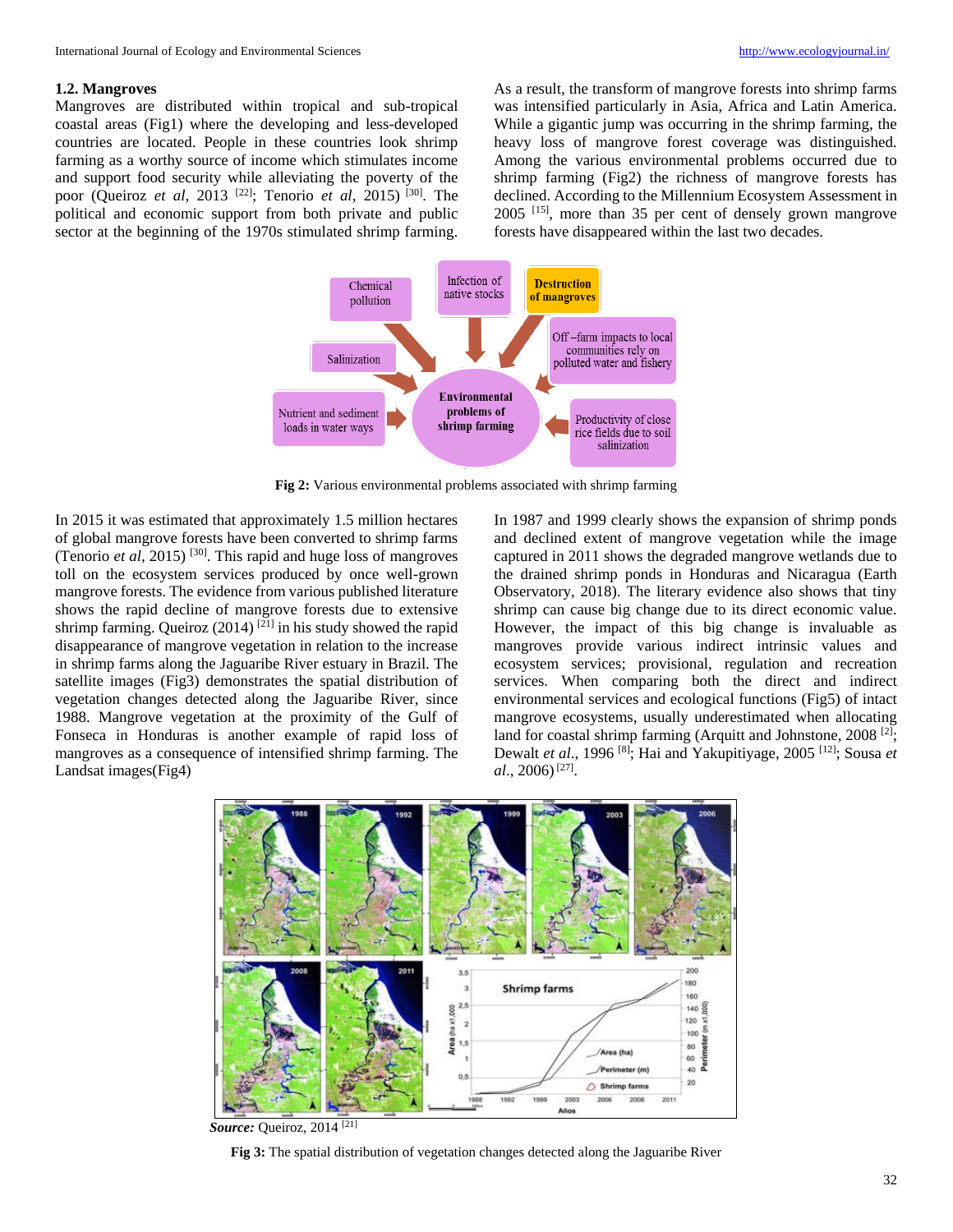

*Source:* https://earthobservatory.nasa.gov/images/78178/tiny-shrimp-big-changes [11]





*Source:* World resource institute, 2009 [34]

**Fig 5:** Value comparison of mangroves and shrimp farm

### **1.3. Sri Lankan scenario**

Sri Lanka has 1700km of coastline consisting of 45 lagoons (Silva *et al*, 2013) [26] and sheltered bays that are prime sites for aquaculture development (Dayananda, 2004 [7] ; Drengstig, 2013)  $[10]$ . Since shrimp farming is associated with lagoon water bodies, therefore, the encroachment of shrimp farms towards the densely grown mangrove forests has become tragic. Sri Lanka is home to 25 exclusive or true mangrove species and many associate species limited only to lagoons and estuaries located in the coastal belt of the island (Fig6a). Among the true dominants *Rhizophora apiculata*, *Rhizophora mucronata*, *Avicennia marina*, *Avicennia officinalis*, *Bruguiera cylindrica* and *Bruguiera sexangula* are common to wet and dry climate zone of the country. Shrimp farming in Sri Lanka started in the northwestern coast of the country, with pioneer farms established around Chilaw Lake (Senerath and Visvanathan, 2001)<sup>[25]</sup>, which were followed by dramatic expansion significantly concentrated along the coast from Chilaw to Puttalam lagoon in the northwestern province (Dahdouh-Guebas *et al*, 2001<sup>[6]</sup>; Munasinghe *et al*, 2010)<sup>[16]</sup>. Although during the peak harvesting period, shrimp farming was

an important source of foreign exchange, accounting for 40-50 per cent of total aquaculture (Dayananda, 2004<sup>[7]</sup>; Senerath and Visvanathan,  $2001^{[25]}$ ; Munasinghe *et al*,  $2010$ <sup>[16]</sup>, the destruction of mangrove habitats by direct conversion of natural mangrove forests to shrimp ponds, has led to drastic loss of mangrove forests, salt marshes, seagrass beds and mudflats (Senerath and Visvanathan, 2001)<sup>[25]</sup> along with many of their associated ecosystem services in these areas. Approximately, 34 per cent of the remaining mangrove area has been lost between 1992-1994 and 2012 in Puttalam lagoon (Table1).

**Table 1:** Land use areas in 1992-1994 and 2012 in Puttalam lagoon

| <b>Land use</b>                 | 1992-1994 (ha) | 2012(ha)     | Net change $(\% )$ |
|---------------------------------|----------------|--------------|--------------------|
| Shrimp farms                    | 39.63 (1%)     | 1140.3 (20%) | $+2777.3$          |
| Mangroves                       | 1093.7 (26%)   | 726(13%)     | $-33.6$            |
| Shrimp farms: Mangrove ratio    | 1:28           | 1:0.6        |                    |
| $1 \cdot 10015$<br>$\mathbf{r}$ |                |              |                    |

*Source:* Bournazel *et al*, 2015

Puttalam lagoon is located in the Northwestern province (Fig7) of Sri Lanka at 7º44'46-8º35'60N and 79º48'25-79º49'17E.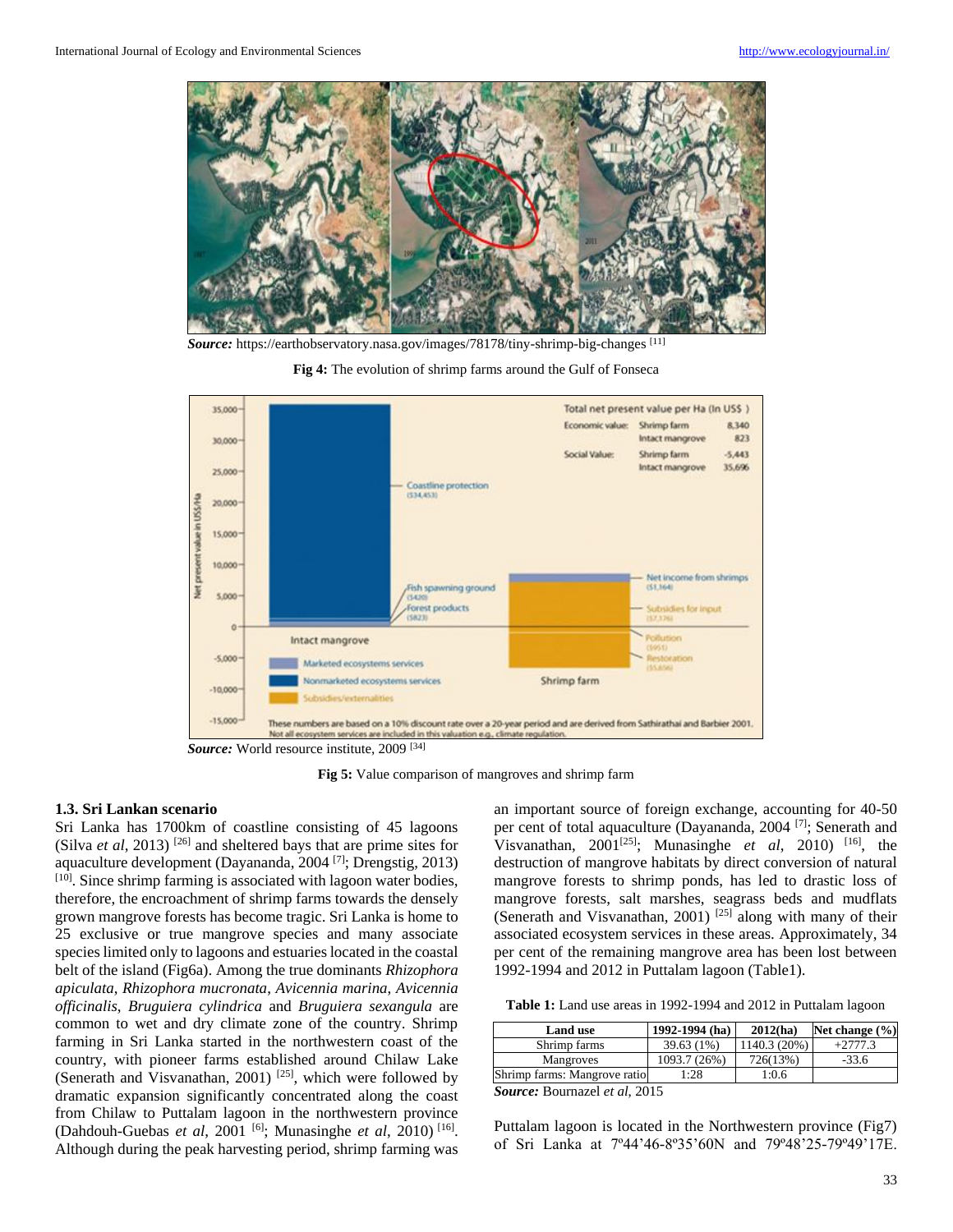Being the second-largest lagoon in the country (34,938ha) (Weragodathenna, 2010)  $[32]$ , as well as one of the most productive basin estuaries in the country, Puttalam lagoon comprised the largest mangrove forests, in turn, the largest degrading mangrove forests (Fig6b) (Weragodathenna, 2010)<sup>[32]</sup> in the country too. Puttalam lagoon in particular for the significant distribution of several rare and very rare mangrove species; *Pemphis acidula*, *Scyphiphora hydrophyllacea* and *Cynometra iripa.* Mangroves provide important habitat for a wide range of species, therefore, the removal of mangroves also reduces local biodiversity (Pathirana *et al*, 2008) [19] . Mangrove

ecosystems are well-identified for their ability to sequester carbon (Alongi, 2012)<sup>[1]</sup>. If disturbed by land-use change, the carbon buried in mangroves has the direct potential to become a significant source of greenhouse gas (Donato *et al*, 2011)<sup>[9]</sup>. Though various studies have stressed that the extent of mangrove forests in Puttalam lagoon has reduced during the past decades, this study focused on the relationship between shrimp ponds and mangrove species diversity to fill the gap in Sri Lankan policies to the sustainable management of ecosystem integrated aquaculture.



*Source:* Pilbrighty, 2015 [20] and Weragodathenna, 2012

**Fig 6:** a) Mangrove distribution in Sri Lanka b) Mangrove destruction in Puttalam lagoon

# **2. Objective**

The general objective of the study was to ascertain the impact of shrimp farming on mangrove species diversity in Puttalam lagoon in order to identify and develop suitable models for both active and abandoned shrimp pond restoration with mangroves.

#### **3. Methodology**

#### **3.1. Data collection**

Various types of data collection methods were used to collect primary and secondary data. The study was carried out from March 2017 to March 2018. A field survey was performed to assess the mangrove composition, richness and diversity. The vegetation survey was carried out for a total of purposively selected; considering the

Distribution of shrimp ponds 30 observation units (Fig7) using  $5m \times 5m$  quadrats. The quadrats were placed in two belt transects as per the Right (R) and Left (L) periphery (Table2). Distribution of shrimp ponds (Fig8) was identified and digitized by using Quantum GIS 2.10.1 version along with Google Earth satellite image and verified the status; active or abandoned, during the field observation. Randomly selected 300 individuals were interviewed in order to find out existing sustainable aquaculture methods. The interview consisted of thirty semi-structured questions. A comprehensive literature-based survey further carried out to study restoration of abandoned shrimp ponds. It was difficult to find an area to apply the developed models identified as a limitation of this study. Thus, the pilot survey was limited to a very small patch.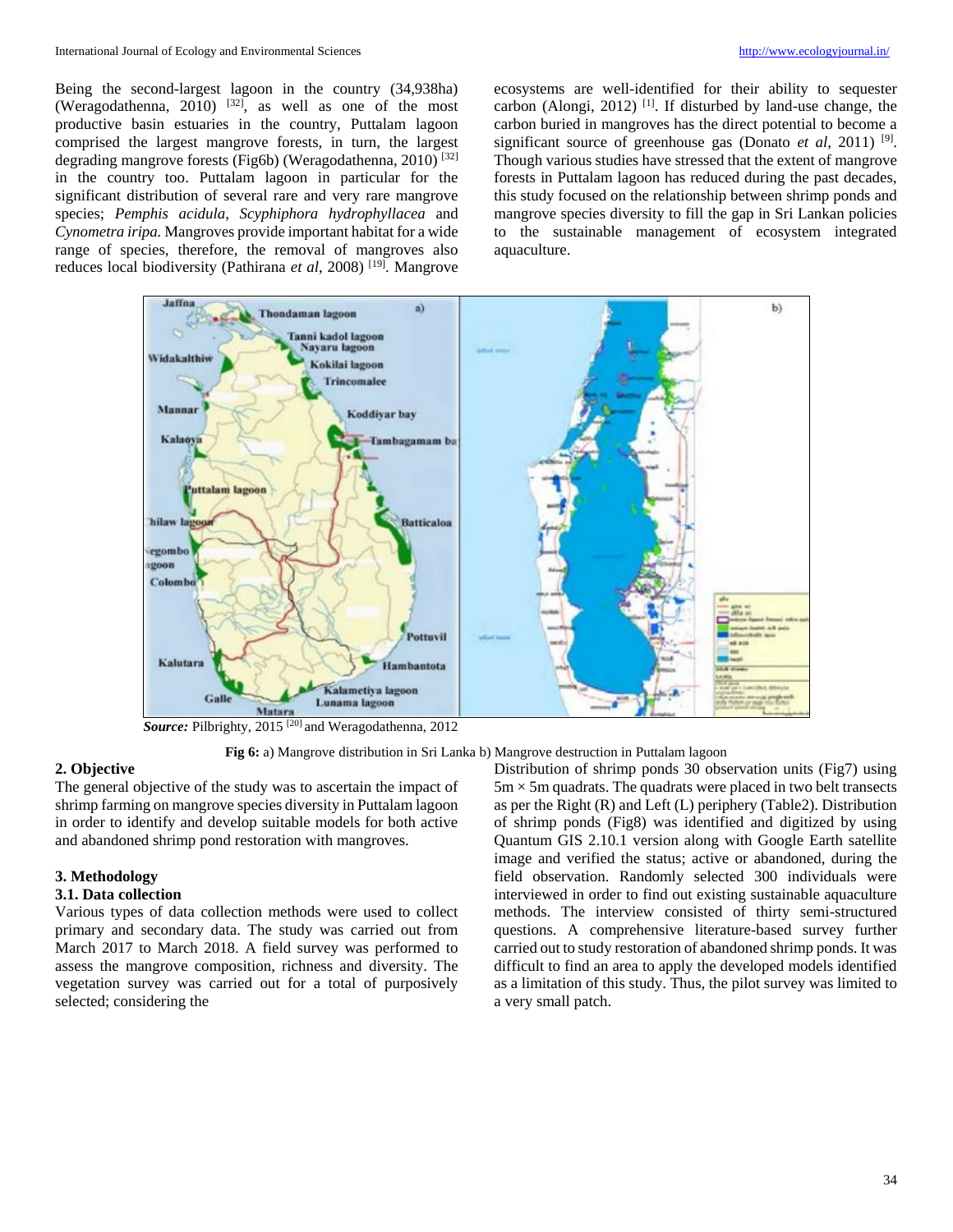

*Source:* Prepared by the author, 2018

**Fig 7:** Distribution of sampling points

### **3.2. Data analysis**

While using thematic content analysis for the interviewed information, statistical methods and Inverse Distant Weighted interpolation technique in Arc GIS 10.1 version also have been used to analyze the data. The vegetation data collated and calculated the Shannon-Wiener diversity index (1) to find out the mangrove diversity in each observation unit. The value of the 'H' is range from 1 to 5. Higher the value of H higher in diversity and lower the value of H lower the diversity.

$$
H = -\sum_{i-l}^{s} Pi \ln(Pi)
$$
 (1)

Analyzed data presented as graphs, charts, maps and figures while two models were created based on the literature and results of the pilot survey.

**Table 2:** Locating samples

|       | <b>Transect</b> Sample ID/Observation unit Number of samples |  |  |
|-------|--------------------------------------------------------------|--|--|
| Right | R <sub>1-R12</sub>                                           |  |  |
| I eft | $1.11 - 1.30$                                                |  |  |

### **4. Results**

### **4.1. Distribution of shrimp ponds**

Four types of shrimp ponds were identified based on their current situation such as active and abandoned. The active shrimp ponds were distributed in Daluwa, Mampuriya and Puttalam while

partially active ponds were almost distributed in Puttalam area in the right periphery. These partially active ponds were identified according to the information given by the interviewees. The shrimp ponds in Serakkuliya, Tirikkapallama and landward of Puttalam area were almost abandoned. Pubudugama, Anekuththiya and few ponds in the left periphery were abandoned recent past. Figure 8a demonstrates the distribution of each type of shrimp pond in Puttalam lagoon area while figure 9 exhibits a part of the satellite imagery of digitized shrimp ponds located in the right periphery.

## **4.2. Species composition, distribution and diversity of mangroves**

A total of 715 individual mangrove species were enumerated. Among them, 15 mangrove species identified belonging to 13 genera and 9 families. Total of 15 mangrove species consisted of 8 true mangrove species and 7 mangrove associate species. *Rhizophora mucronata*, *Rhizophora apiculate*, *Avicennia marina*, *Excoecaria agallocha*, *Sonneratia alba*, *Avicennia officinalis*, *Lumnitzera recemosa* and *Aegiceras corniculata* were the identified true mangrove species while *Thespesia populnea*, *Hibiscus tiliaceus*, *Phoenix pusilla*, *Clerodendrum inerme*, *Salicornia bigelovii*, *Suaeda maritima* and *Pemphis acidula* were the enumerated mangrove associate species. A patchy distribution of mangroves could be seen along the coast of the Puttalam lagoon and also a low range of diversity of mangroves; 0.3-1.5 has reported where the diversity hotspots (Fig8b) were significant with the abandoned shrimp ponds due to the natural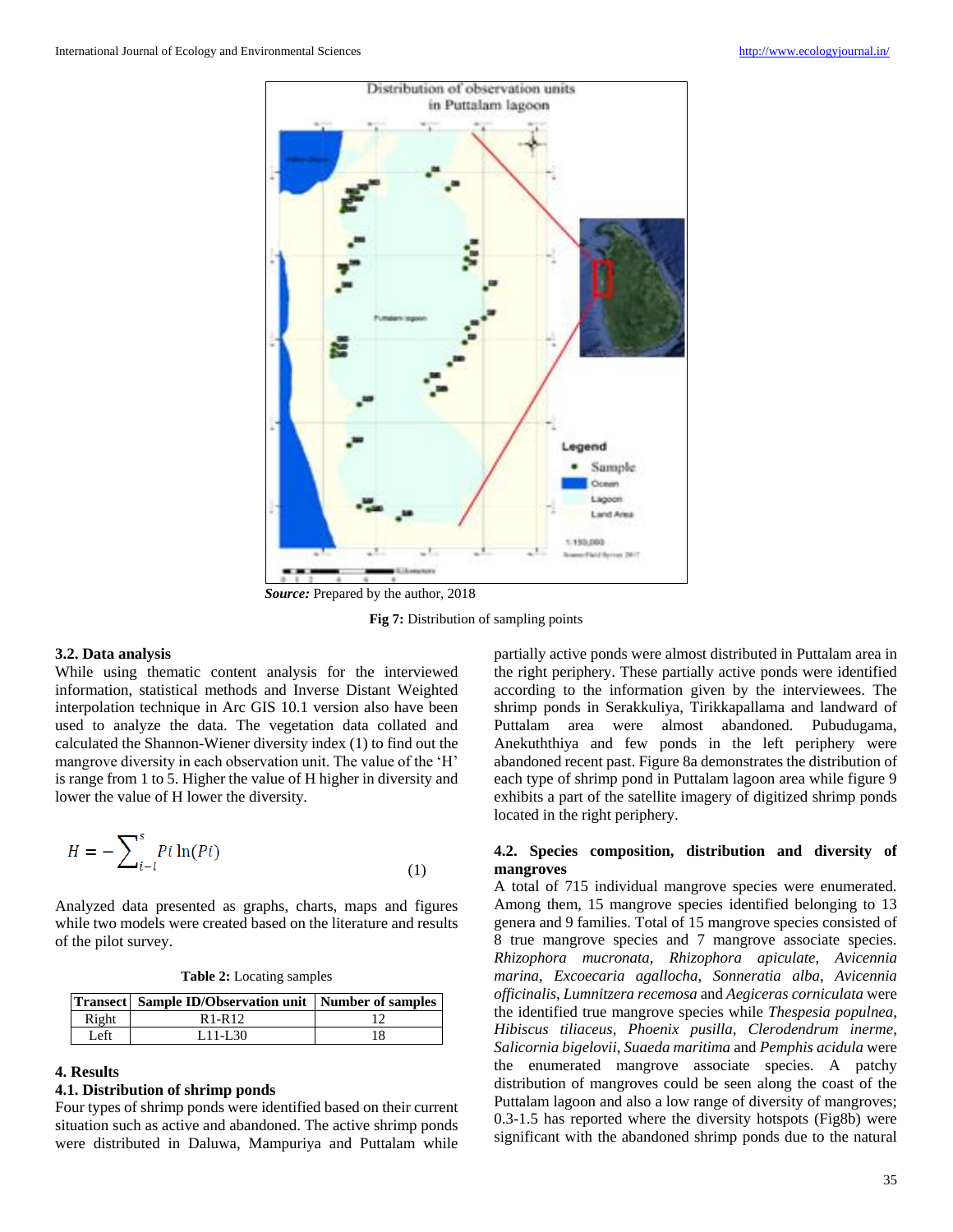succession. This natural succession has identified as the passive restoration of abandoned shrimp ponds. Shrimp ponds in R3, R4, and R5 were abandoned a long time ago while R8 and R9 abandoned in the recent past are the locations identified as mangrove diversity hotspots in the right periphery of the lagoon. R3-R5 located in Tirikkapallama and R8-R9 located in Anekuththiya.

### **4.3. Mangrove diversity and shrimp farms**

A high density of active shrimp ponds has still existed in the western periphery of the lagoon showing a patchy narrow distribution of mangrove. Though it seems, passive restoration of shrimp ponds has created good habitat for *Aegiceras corniculata*, *Scyphiphora hydrophyllacea*, *Avicennia officinalis*, *Avicennia marina* and *Suaeda maritima*. *Aegiceras corniculata* and

*Scyphiphora hydrophyllacea* are rare and very rare mangrove species that can be seen in Puttalam lagoon respectively. *Rhizophora mucronata* and *Rhizophora apiculata* also passively restored true mangrove species. Among the passively restored mangrove species, *Excoecaria agallocha* also found in few areas. However, the most common species found in passively resorted shrimp ponds were Avicennia spp. Particularly *Suaeda maritima*  was the most common among the mangrove associates which is a halophyte species (Fig.10). This shows that the decreasing number of active shrimp ponds positively correlated with the increasing number of mangrove plants. The effluents of shrimp ponds have directly connected to the lagoon water body and the canals leading to shrimp ponds through mangroves could be identified in Eththale while polluted sewage canal leading to the lagoon through mangroves identified in Kalpitiya.



*Source***:** Created by the author, 2018

**Fig 1:** a) Distribution of shrimp ponds in Puttalam lagoon b) Spatial distribution of mangrove diversity and association of shrimp ponds



*Source***:** Google earth, 2018

**Fig 9:** Digitized satellite imagery of shrimp ponds in the right periphery of Puttalam lagoon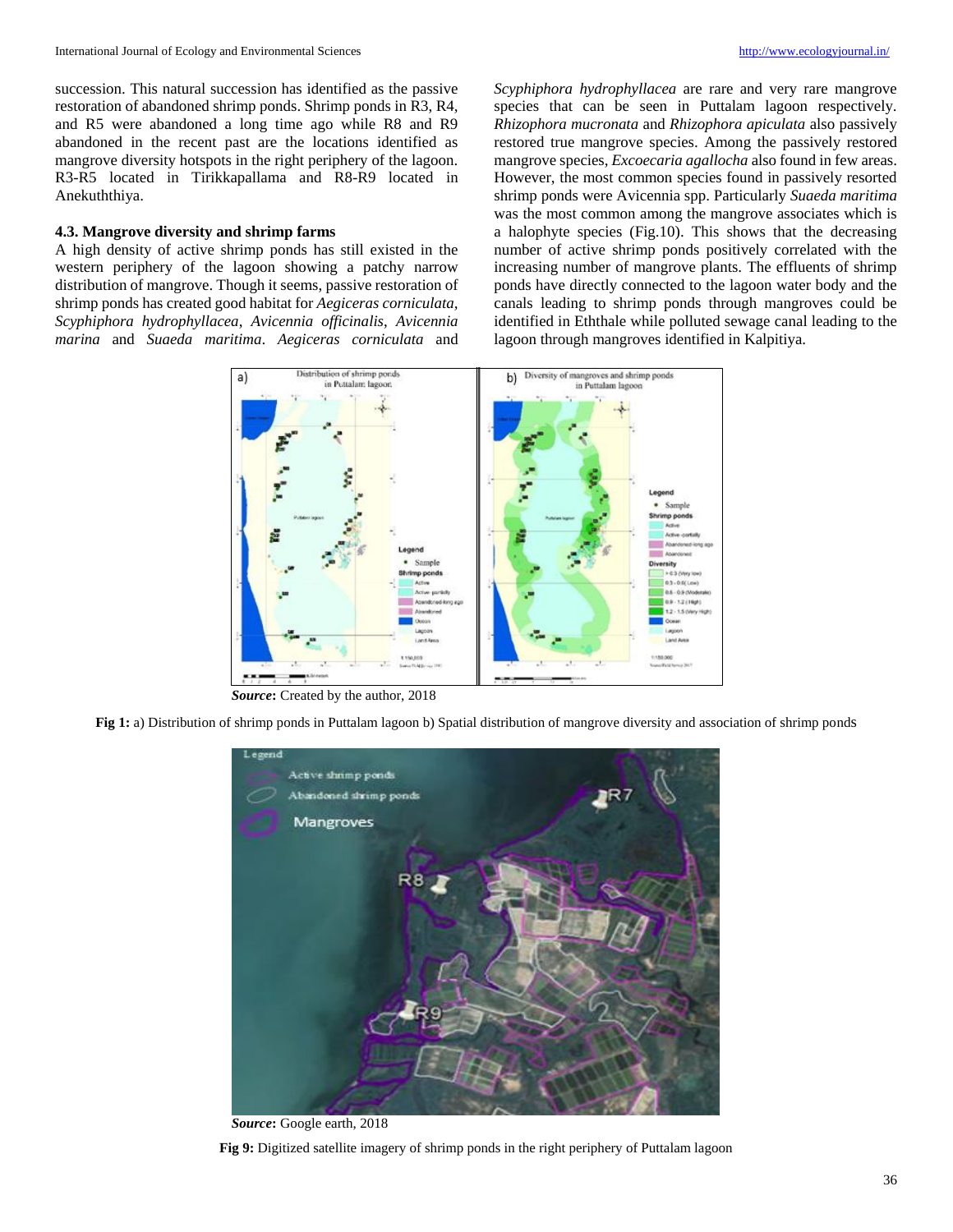

*Source***:** Field observation, 2018

**Fig 10:** Passively restored halophytes in abandoned shrimp ponds in the left periphery

#### **5. Discussion**

It was revealed that the number of active shrimp ponds has reduced dramatically due to the spread of White Spot Syndrome Virus throughout the shrimp farms. This has led to an increase in the clearings of new areas to establish new ponds, as well as infected ponds, were abandoned. The frequent fluctuations of the development of intensive shrimp farming collapsed the industry, besides the damage caused by these land-use changes, destroyed a range of ecosystem services. Despite the economic loss of collapsed shrimp farming, the loss of intrinsic economic value has led the entire lagoon environment into an 'ecology of disaster'. The removal of mangrove species directly affect the aquatic species population size as the root system of mangrove species is home to a wide range of fish and shrimp larvae and juvenile brackish water species. There is a trend to convert abandoned shrimp ponds to salt pans which were an emerging silent threat. Thus, land use has been changed. The number of salt pans increased inversely to abandoned shrimp ponds. It was reported as 1427ha (Weeragodathenna and Gunarathne, 2015) [33] (Fig11a) of salt pans have now increased up to 1518ha (Fig11b). This could be identified by the part of Daluwa, Nawakkadu, Kuringampitti

and Kandakuda areas. While converting the abandoned shrimp ponds, the extent of the salt pan also extended toward the mangrove forest patches found in the right periphery of the lagoon. The extended extents of salt pans identified in the lower right periphery of the lagoon (Fig12). This trend was also detected by Bournazel *et al* (2015) [5] and Weeragodathenna and Gunarathne  $(2015)$ <sup>[33]</sup>. Bournazel *et al*  $(2015)$ <sup>[5]</sup> detected the changes in four land uses including shrimp farms, mangroves and salt pans. The clearest change detected around the Mee Oya estuary and Puttalam. Crab fattening is also placed in the main water body or brackish water-filled areas. Though this was not salient, very smaller mangrove patches have cleared for this.

Considering the findings and the results of the study restoration of abandoned shrimp ponds with mangroves identified as an essential process as none of sustainable shrimp farming method were unable to find through the study. Passive restoration identified in the study is the natural recovery of these abandoned ponds was rather a slow process due to the limits on the dispersal potentiality of propagules. Sedimentation caused by shrimp ponds also blocks the dispersal as a result of physical and chemical unsuitability of sediments. Thus, the necessity of active restoration could be identified as a solution to minimize this disaster. On the other hand, it is required to establish powerful laws and regulations to control conversions of shrimp ponds into salt pans. While the active restoration of abandoned shrimp ponds could be applied to increase the extent of mangroves, 'earthen mounds model' (Fig13) and 'integrated mangrove cultivation and fish/crab culture model' (Fig14) could be applied as win-win approaches for existing shrimp ponds. These models have the potentiality to increase both numbers of fauna and flora species within the shrimp pond area. These models have applied in India where they have obtained benefits from these sustainable methods. The pilot test carried out to assess the applicability was also demonstrated that the literary evidence was true (Selvam,  $2012$ ) <sup>[24]</sup>. The integrated mangrove cultivation and fish/crab culture model can be used in shrimp ponds where the population size increased as a consequence of increased breeding grounds due to restored mangroves. Apart from the mangroves in the inner bund halophytes can be grown as cash crops.



*Source***:** a) Weeragodathenna and Gunarathne, 2015 b) Field survey, 2017-2018

**Fig 11:** Land use change in Puttalam lagoon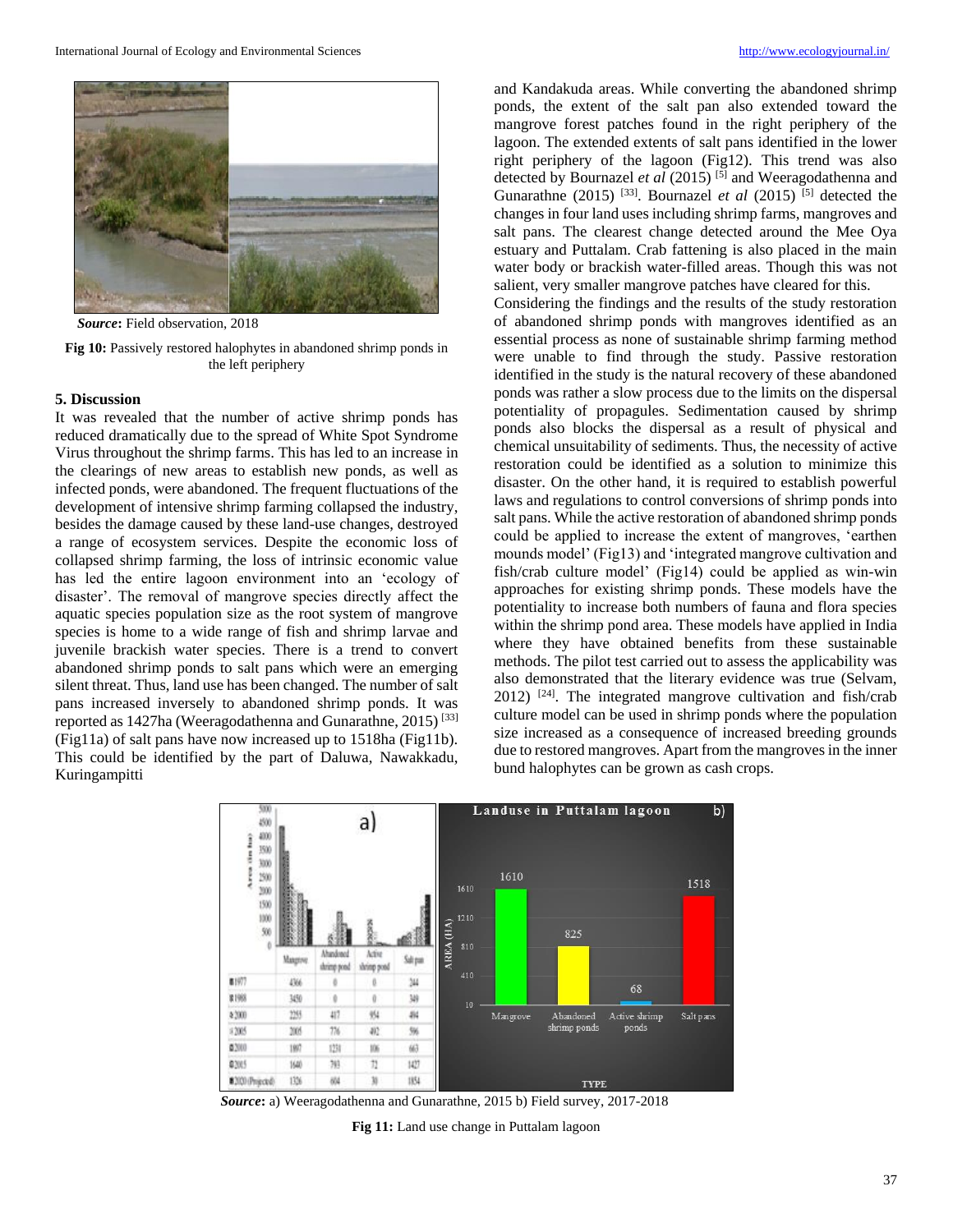

*Source***:** Bournazel *et al*, 2015

**Fig 12:** Expansion of salt pans in Pubudugama and Puttalam

Particularly Salicornia spp and Suaeda spp can be grown. It is referred to as 'Umari/Omari' (local name) can be used to grow as a cash crop since it is edible (Field observations, 2017-2018). Within

the model fish species, Mangrove crabs and prawns can be cultured. So this is a well-balanced ecosystem with proper simple food web. The scenario of the earthen mound model is also the same.



**Fig 13:** Earthen mound model

When selecting mangrove species for shrimp ponds Rhizophora apiculata and Rhizophora mucronata are well applied. The same species have used for shrimp ponds in disused shrimp pond in Haad Sai Khao in Rangoon, Thailand (Stevenson et al, 1999)<sup>[28]</sup>.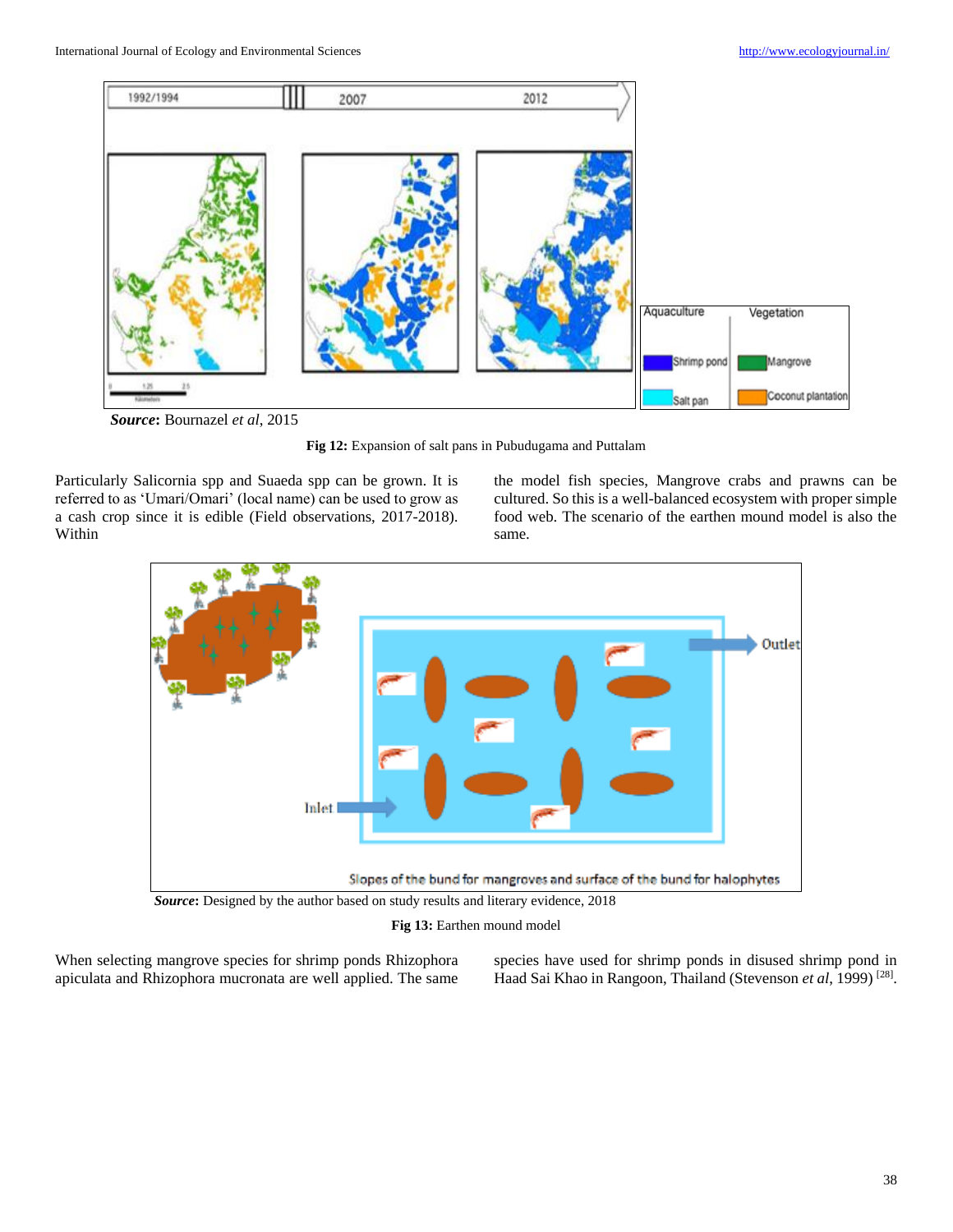

**Fig 14:** Integrated mangrove cultivation and fish/crab culture model

Despite to restoration of abandoned shrimp ponds, the advantages of these models vary. These ponds are tidal fed thus zero energy, no need of artificial feed and chemicals, well-modelled ponds are suitable for crab culture after mangroves grown, less carbon footprint in shrimp farming; identified by the aquaculture authority in India and increase in adaptive capacity of the coastal community to cope up the salinization.

## **6. Conclusion**

The study shows shrimp farming had a direct impact on mangrove extent, however, an increasing number of abandoned shrimp ponds have passively increased the mangrove diversity showing the opportunities of the restoration of the degraded ecosystem. However some of the areas once flourished with mangroves, are now unable to restore due to severe ecological damage occurred, such as in Karathivue (R1 and R2). The experienced dramatic land-use change in the Puttalam lagoon area also demonstrated by the study. It is clear and obvious that the expansion of shrimp farms has had a negative impact on the coastal ecosystem in Puttalam. Further, the loss of ecosystem services has not been balanced by restoring the ecosystem to obtain permanent economic benefits since almost ninety per cent of shrimp ponds are now abandoned. As projected in the study carried out Weragodathenna and Gunarathne  $(2015)$ <sup>[33]</sup> the mangrove coverage is a further decline by 7 per cent (1326ha) in 2020, as well as active shrimp ponds, would be declined to 30ha. In contrast, salt pans would be approximately 1854ha and abandoned shrimp ponds would decline (604ha) with respect to the rapid increase of salt pans. Though passive restoration occurs it takes time to rehabilitate naturally, in the meantime, application of active restoration for abandoned shrimp ponds, as the most essential requirement, is appropriate to minimize this ecology of disaster while strengthening the rules and regulations for land use policies in Sri Lanka. It is recommended to apply the identified models to have sustainable shrimp farming since it is evident that penaeid shrimps (Ronbacc *et al*, 2001<sup>[23]</sup>; Selvam, 2012)<sup>[24]</sup> and mangrove crabs make extensive use of the intertidal mangroves.

### **7. Acknowledgement**

The author wishes to express the gratitude to Mr R. S. Nanayakkara for the greatest support in both vegetation and questionnaire survey and the Department of Coast Conservation and Coastal Resource Management for giving the opportunity to carry out the vegetation survey, National Aquatic Resources Research and Development Agency for giving access to their library and Seacology-Sudeesa in Chilaw for the information regarding mangrove restoration in Puttalam lagoon.

## **8. References**

- 1. Alongi DM. Carbon sequestration in mangrove forests. Carbon management. 2012; 3(3):313-322.
- 2. Arquitt S, Johnstone R. Use of system dynamics modelling in the design of an environmental restoration banking institution. Ecological Economics. 2008; 65:63-75.
- 3. Bergquist DA. Sustainability and local people's participation in coastal aquaculture: regional differences and historical experiences in Sri Lanka and the Philippines. Environmental Management. 40:787-802.
- 4. Billard R. The carp: Biology and culture. New York: Springer-Praxis, 1999.
- 5. Bournazel J, Marappullige PK, Loku PJ, Karin V, Morel V, Huxham M. The impacts of shrimp farming on land-use and carbon storage around Puttalam lagoon, Sri Lanka Ocean & Coastal Management. 2015; 113:18-28.
- 6. Dahdouh-Guebas F, Zetterstöm T, Rönnbäck P, Troell M, Wickramasinghe A, Koedam N, *et al*. Recent changes in land-use in the Pambala-Chilaw lagoon complex (Sri Lanka) investigated using remote sensing and GIS: conservation of mangroves vs. development of shrimp farming. Environment, Development and Sustainability. 2001; 4:185- 200.
- 7. Dayananda LPD. Enhancing Sustainable Livelihoods: A Case Study from Wanathavilluwa, Sri Lanka. Occ. Pap. IUCN, Sri Lanka. 2004; 6(3):36.
- 8. Dewalt BR, Vergne P, Hardin M. Shrimp aquaculture development and the environment: People, mangroves and